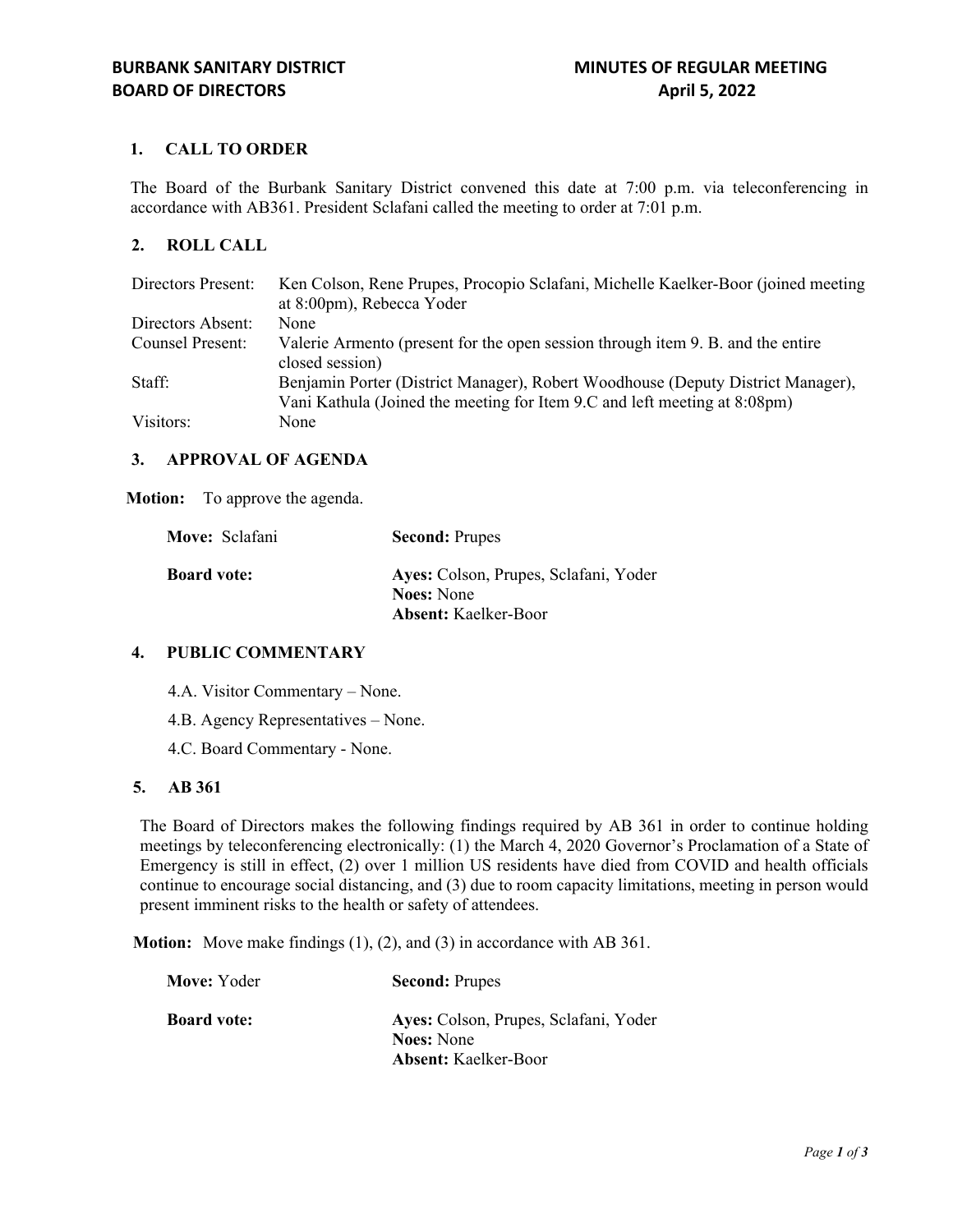## **6. CLOSED SESSION**

5.A. CONFERENCE WITH LEGAL COUNSEL –EXISTING LITIGATION Government Code Section 54956.9(d)(1) Name of Case: County Sanitation District 2-3, West Valley Sanitation District, Cupertino Sanitary District, Burbank Sanitary District and the City of Milpitas v. The City of San Jose, The City of Santa Clara, and Does 1 through 50 inclusive.

Closed session discussion commenced at 7:09 pm and ended at 7:27 pm. Manager Porter and Deputy Manager Woodhouse were excused. No reportable action was taken at the closed session. Staff rejoined the regular session

## **7. CONSENT CALENDAR**

7.A. Approval of Minutes from the Regular Meetings of March 15, 2022

**Motion:** To approve Meeting Minutes from the Regular Meetings of March 15, 2022.

| <b>Move:</b> Colson | <b>Second: Yoder</b>                                       |
|---------------------|------------------------------------------------------------|
| <b>Board vote:</b>  | Ayes: Prupes, Sclafani, Colson, Yoder<br><b>Noes:</b> None |
|                     | <b>Absent:</b> Kaelker-Boor                                |

## **8. NEW BUSINESS**

None.

### **9. OLD BUSINESS**

9.A. Status of SRF Loan and CIP Update.

Deputy Manager Woodhouse provided an update on the status of the CIP construction project and on the SRF loan.

9.B. Long Range Financial Planning.

Manager Porter facilitated a discussion on the draft Strategic Plan.

9.C. District Website Update. Board action required: Review budget estimate for website enhancement.

President Sclafani discussed the proposed scope of work for the next phase of the website enhancements.

**Motion:** To approve budget for website enhancements.

| <b>Move: Colson</b> | <b>Second: Yoder</b>                                                     |
|---------------------|--------------------------------------------------------------------------|
| <b>Board vote:</b>  | Ayes: Prupes, Sclafani, Colson, Yoder, Kaelker-Boor<br><b>Noes:</b> None |
|                     | <b>Absent:</b> None.                                                     |